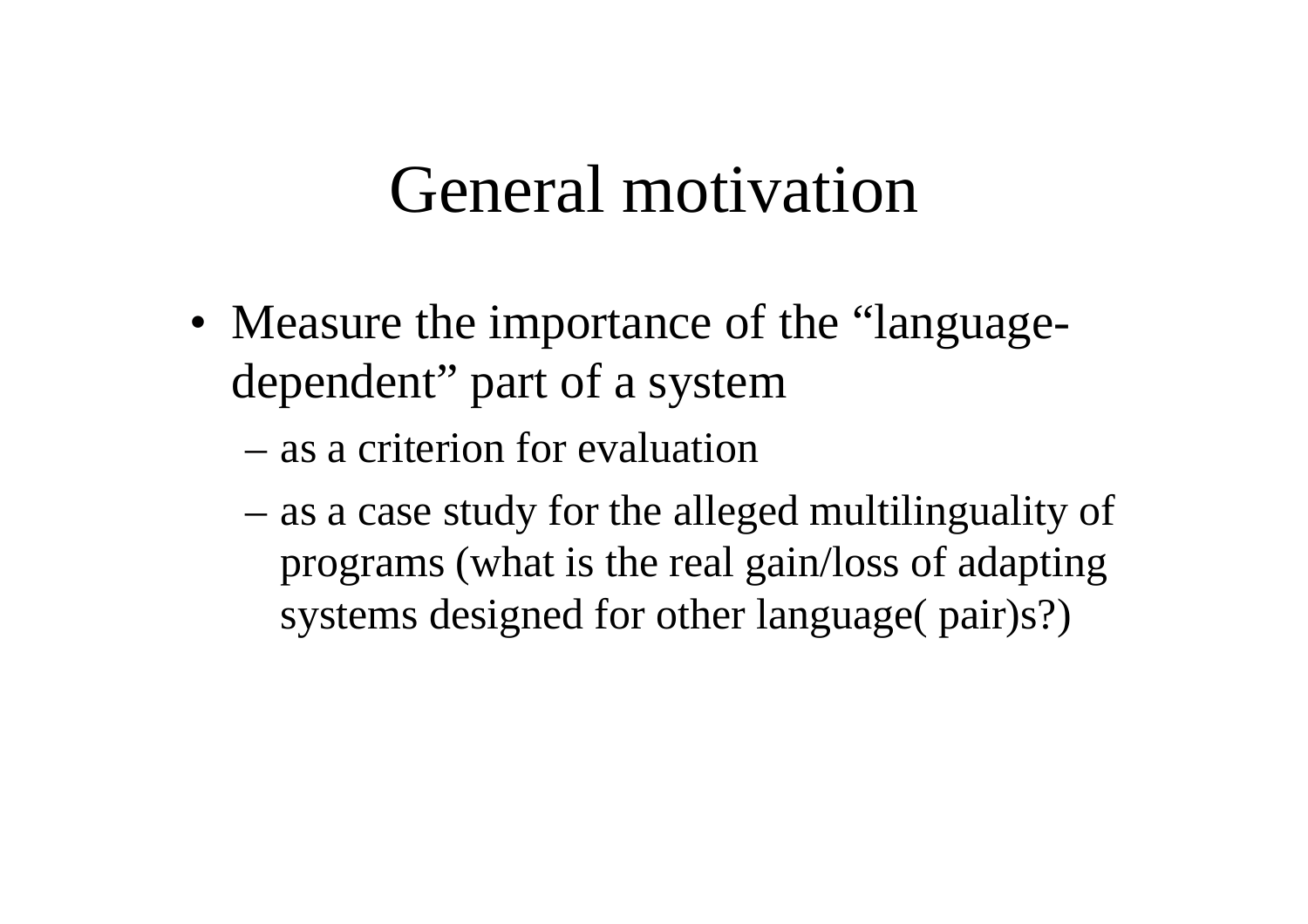### An evaluation of the Translation Corpus Aligner with special reference to the language pair English-Portuguese

Diana Santos & Signe Oksefjell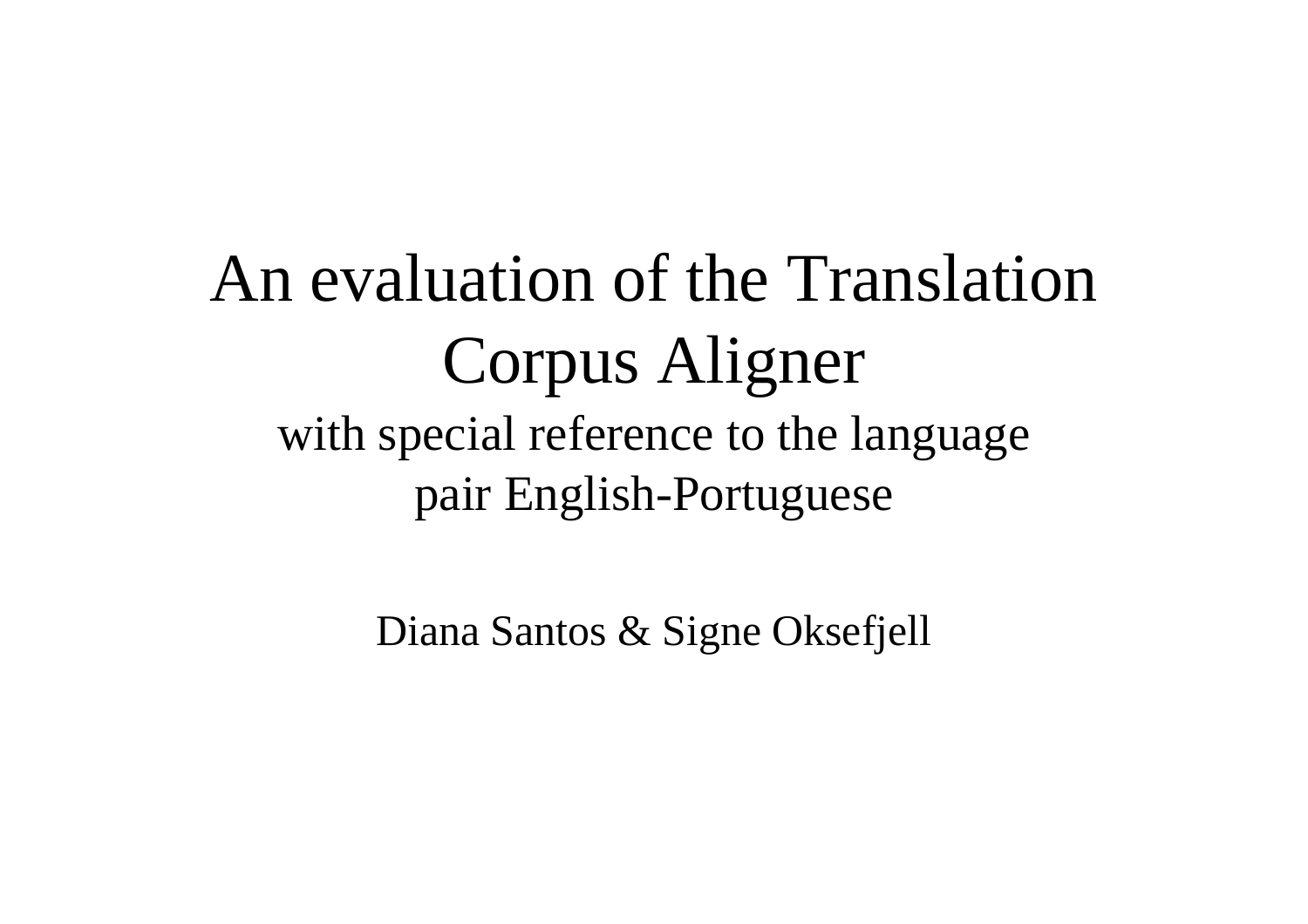### Presentation structure

- Goals of the study
- Description of the study
- What was learned from the study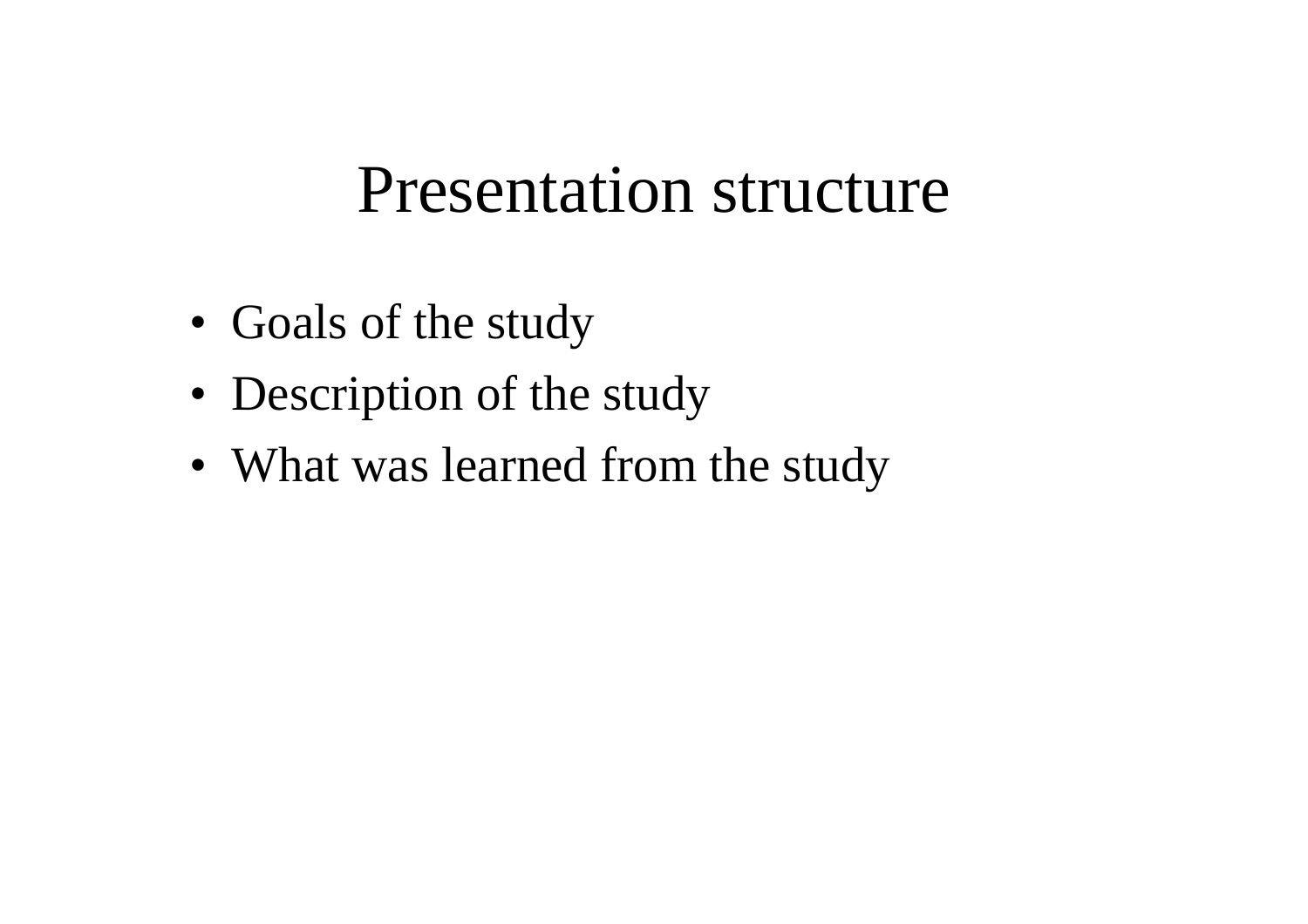### The context

- The ENPC (the English-Norwegian Parallel Corpus) was created in a project led by Stig Johansson and Knut Hofland (Univ. of Oslo and Bergen) http://iba.hf.uio.no/prosjekt/
- The ENPC has been extended to other language pairs, including Portuguese
- The Translation Corpus Aligner (TCA) was developed by K.H. for use in the project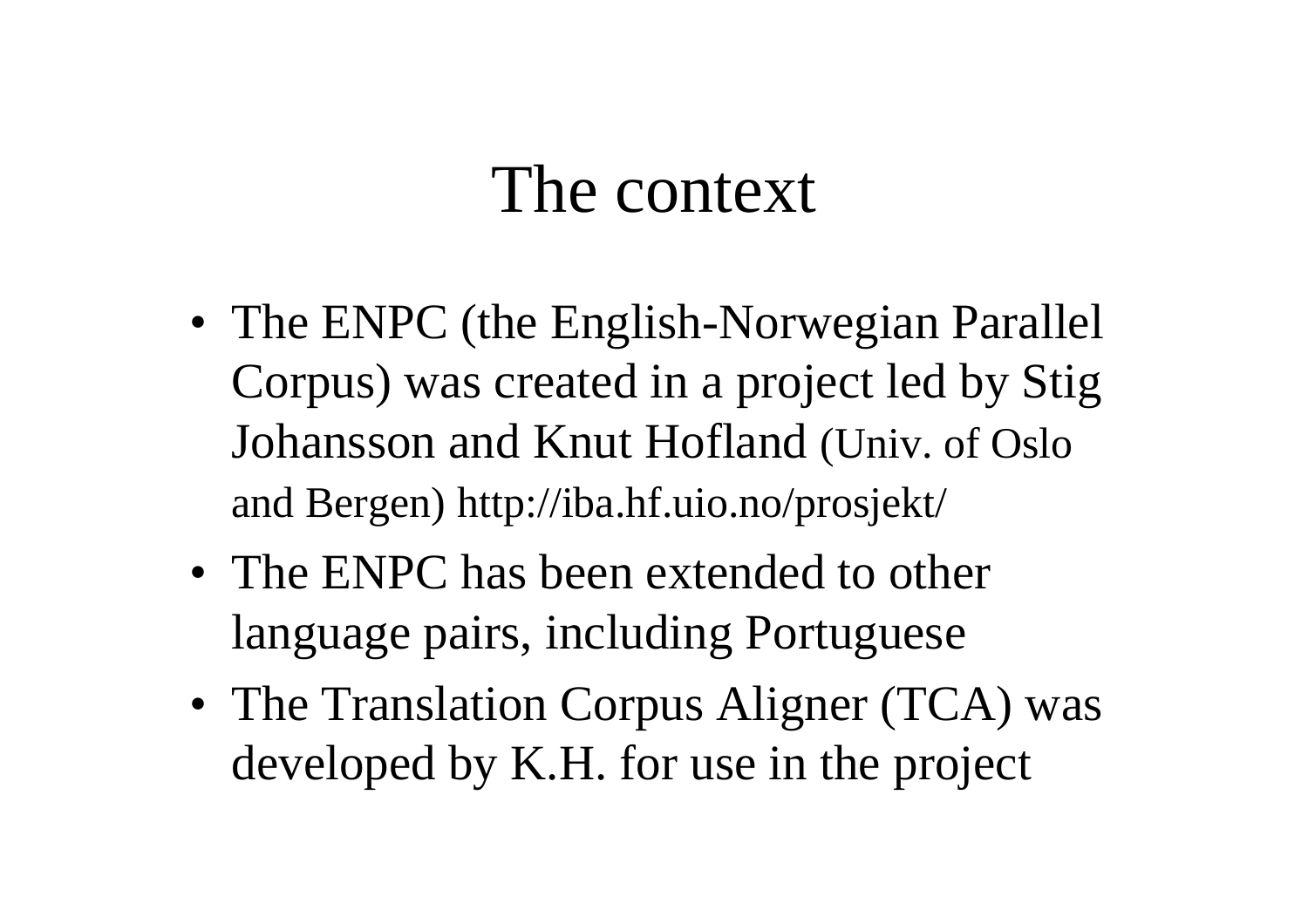# The TCA

- Uses several kinds of information
- Expects human revision (in the cases of sentence alignment different from 1:1) – Builds 10x10 matrices
- Employs a word anchor list
	- source language items target language items
- Has been customized for several language pairs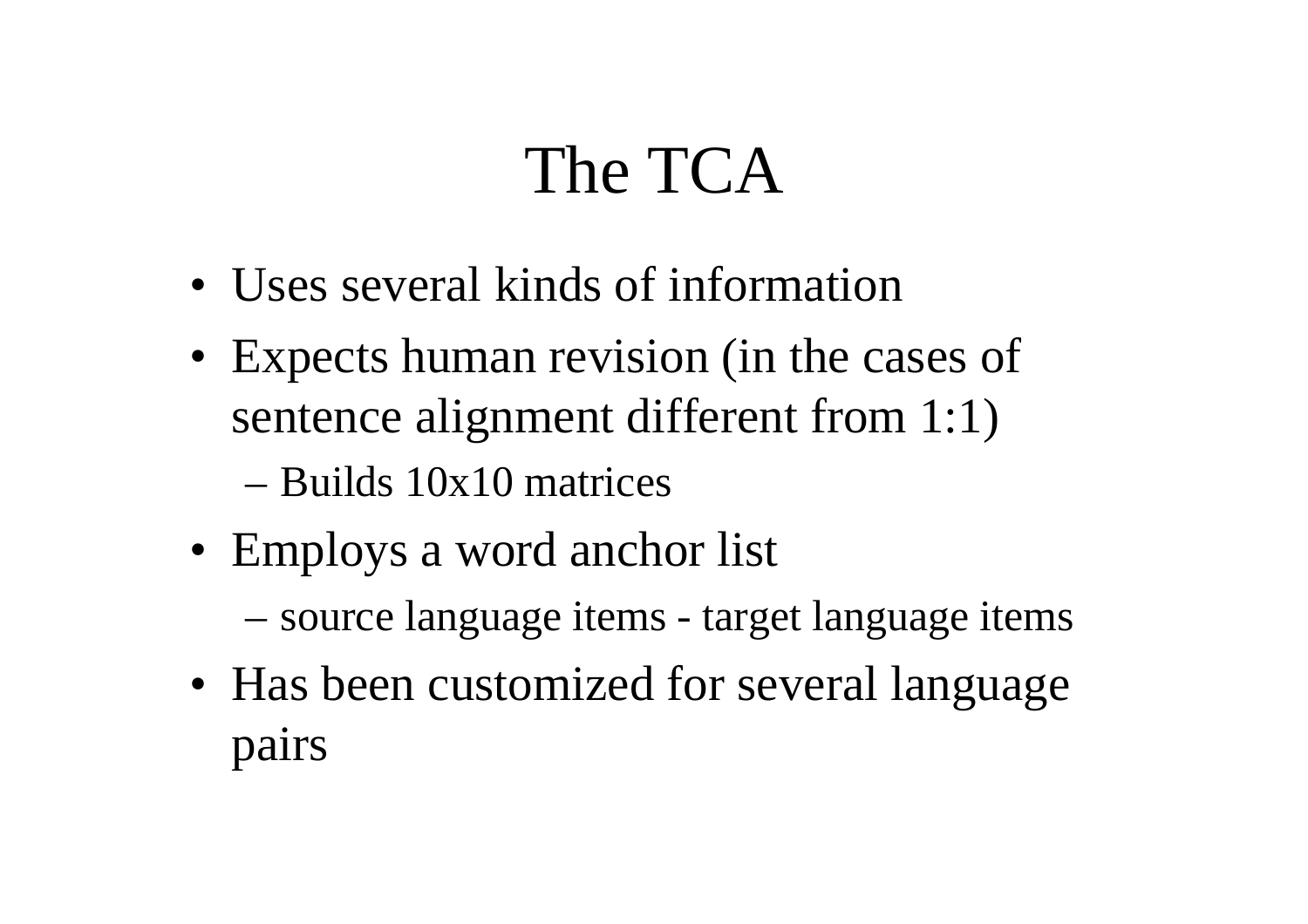# Particular motivation

- Investigate in detail the particular anchor word list used in the TCA, with a view to
	- improving it
	- gathering information for contrastive tasks
		- automatic creation of anchor word lists
		- word alignment
		- bilingual terminology work
- Look thoroughly at Portuguese language technology in the context of the Computational Processing of Portuguese project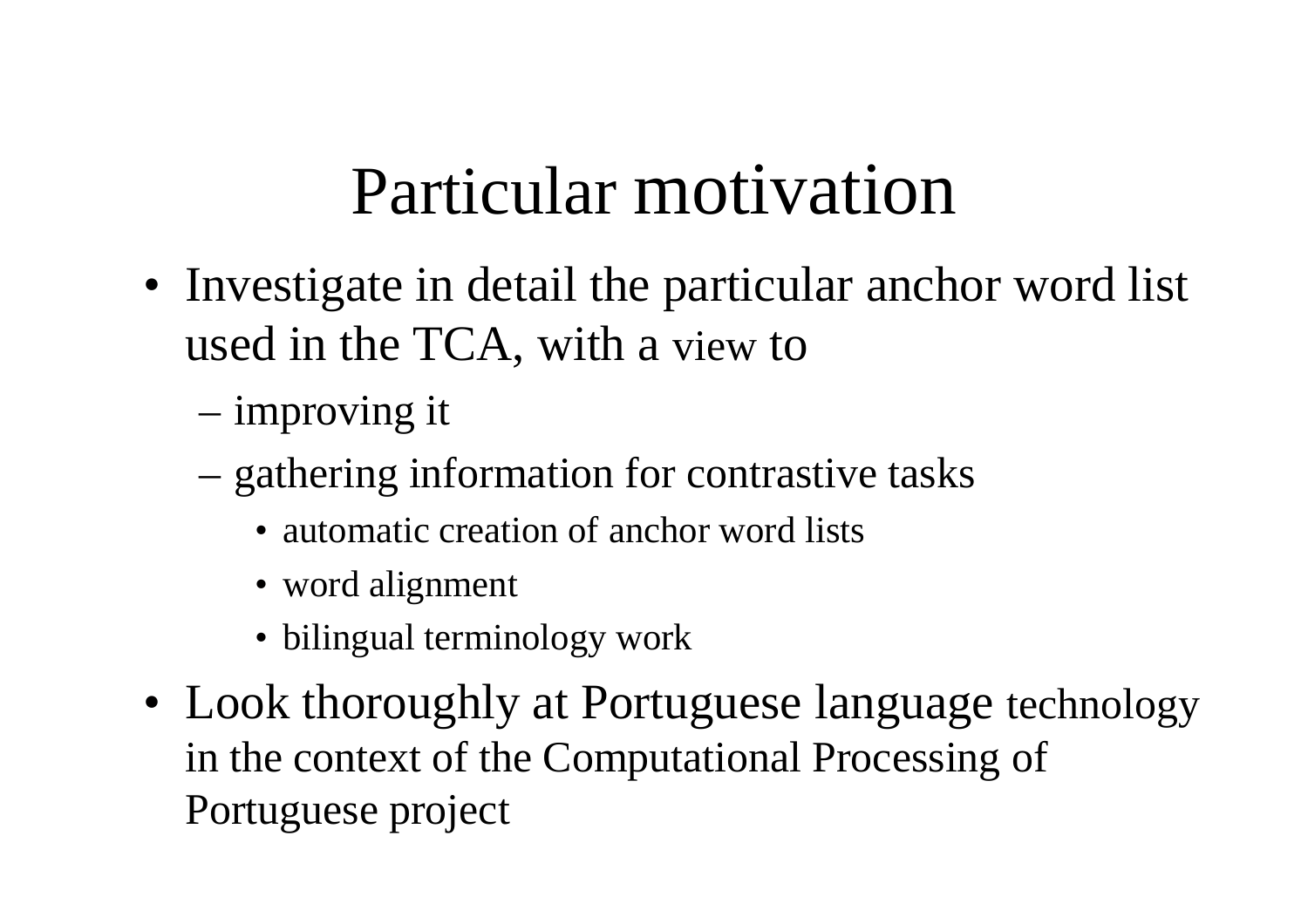# Why?

- Expectations are that patterns occurring for items selected as good translation indicators may
	- at least indicate an <u>upper limit of optimal</u> translation behaviour
	- help generalizing different kinds of translation behaviour asking for different kinds of interpreting reasoning (and consequently processing)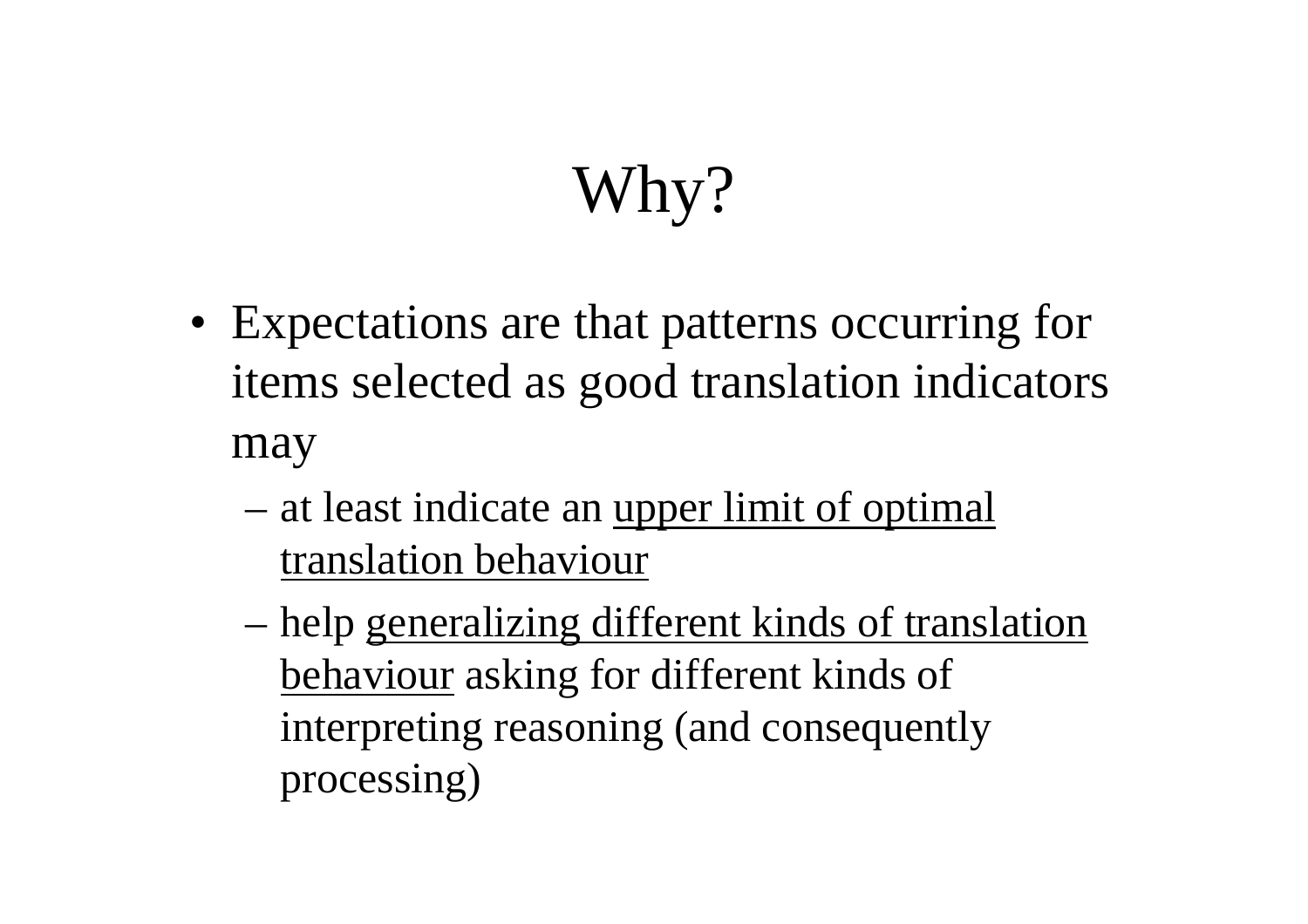# How?

• To evaluate the import of a component if one has no access to the source code? (knowing that many things are taken into consideration to produce the final output)

Many issues related to language-dependence cannot be measured: punctuation, proper names, cognates, sentence size...

• There is an interesting part which can be evaluated: the anchor list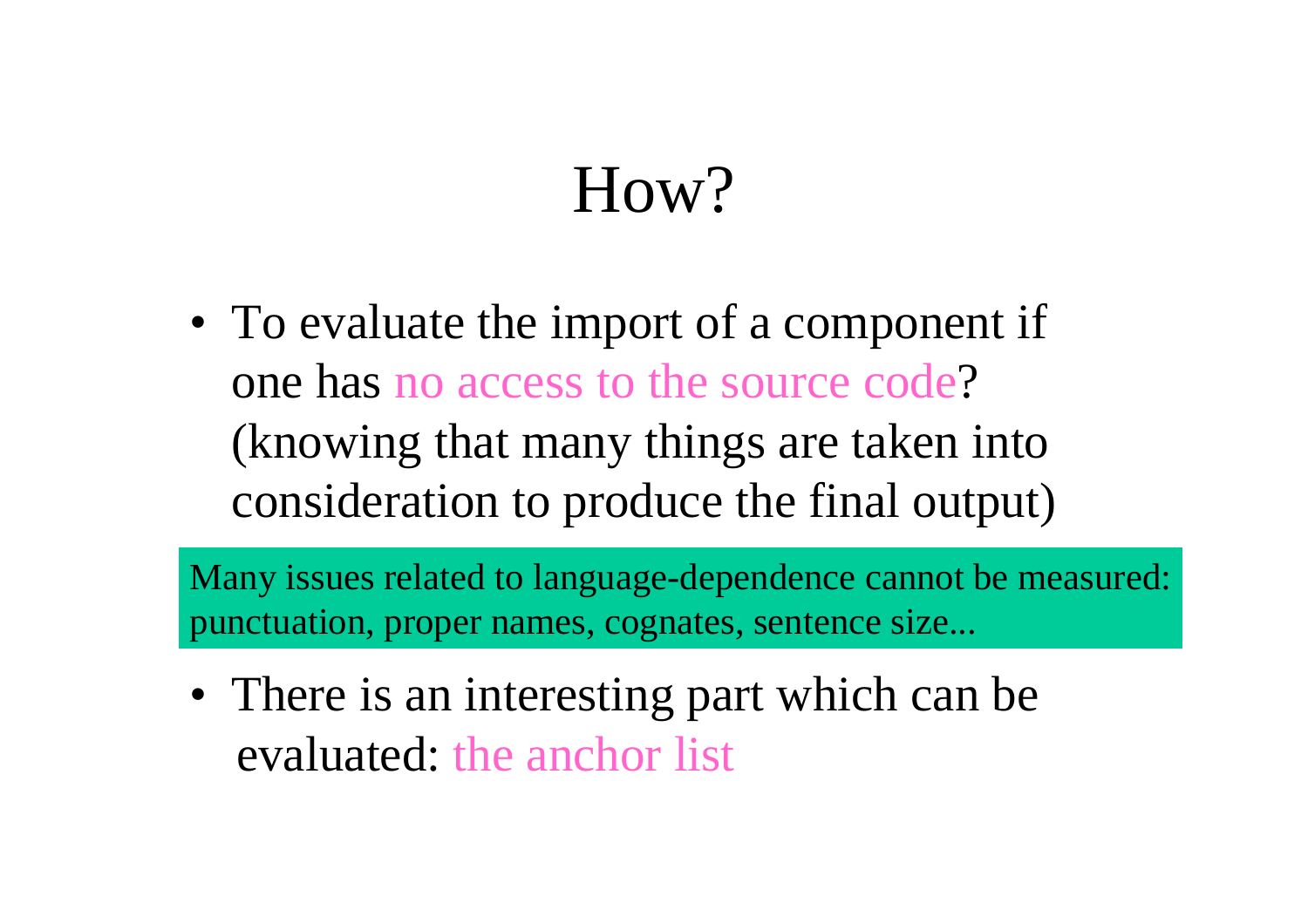### Forms of evaluation

- 1.Estimate the revision and correction involved for a given set of E-P texts
- 2. Estimate the contribution of the anchor word list to the above process
- 3. Look at the content of the anchor word list, for each entry and for each pair
- Experiment with the contents of the anchor list
- Use other texts, other language pairs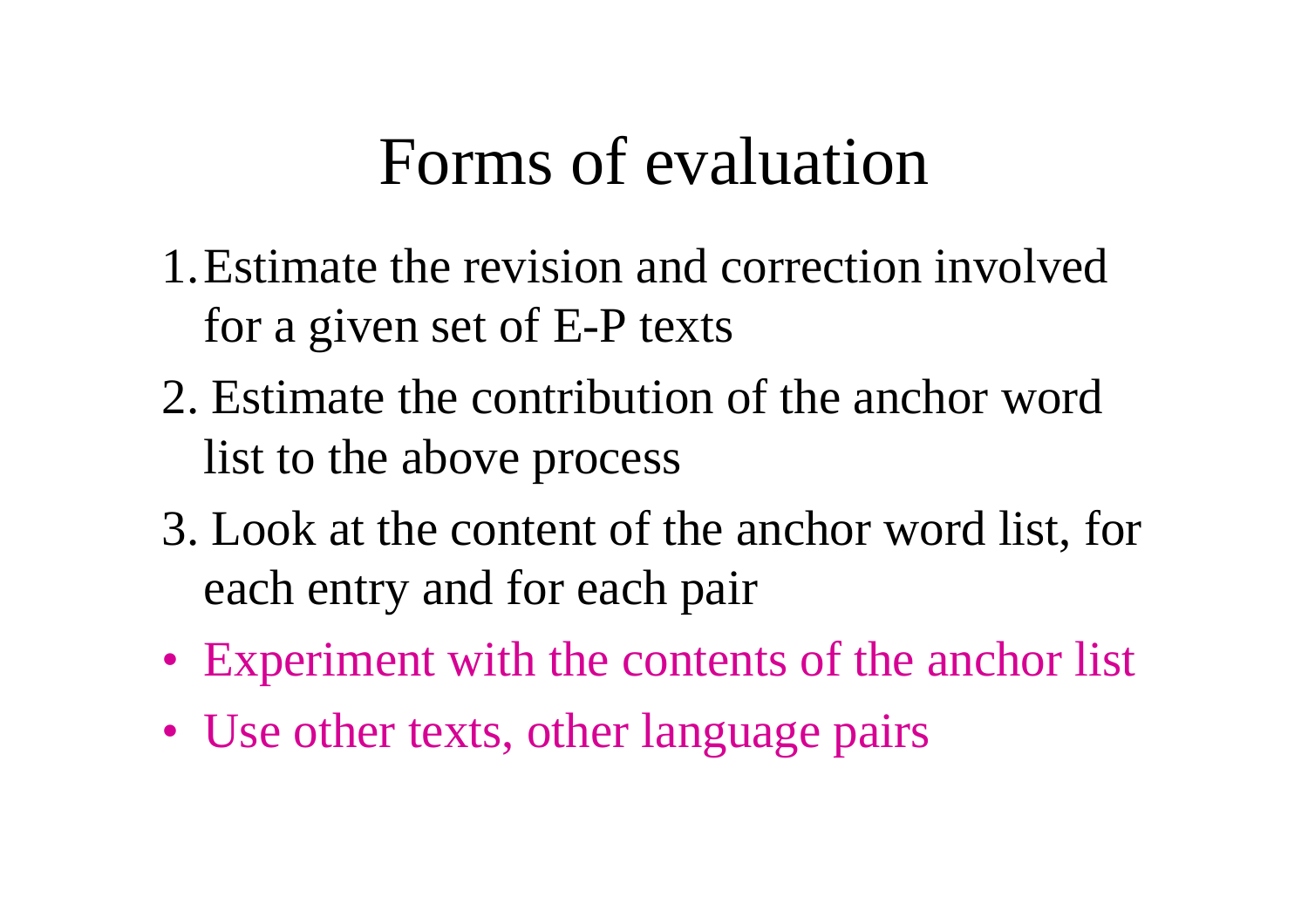### The data

- 16 English-Portuguese "texts"
	- 15 English different texts (14 authors)
	- 6 translations into Brazilian Portuguese
	- 10 translations into European Portuguese
- Final reviewed alignment available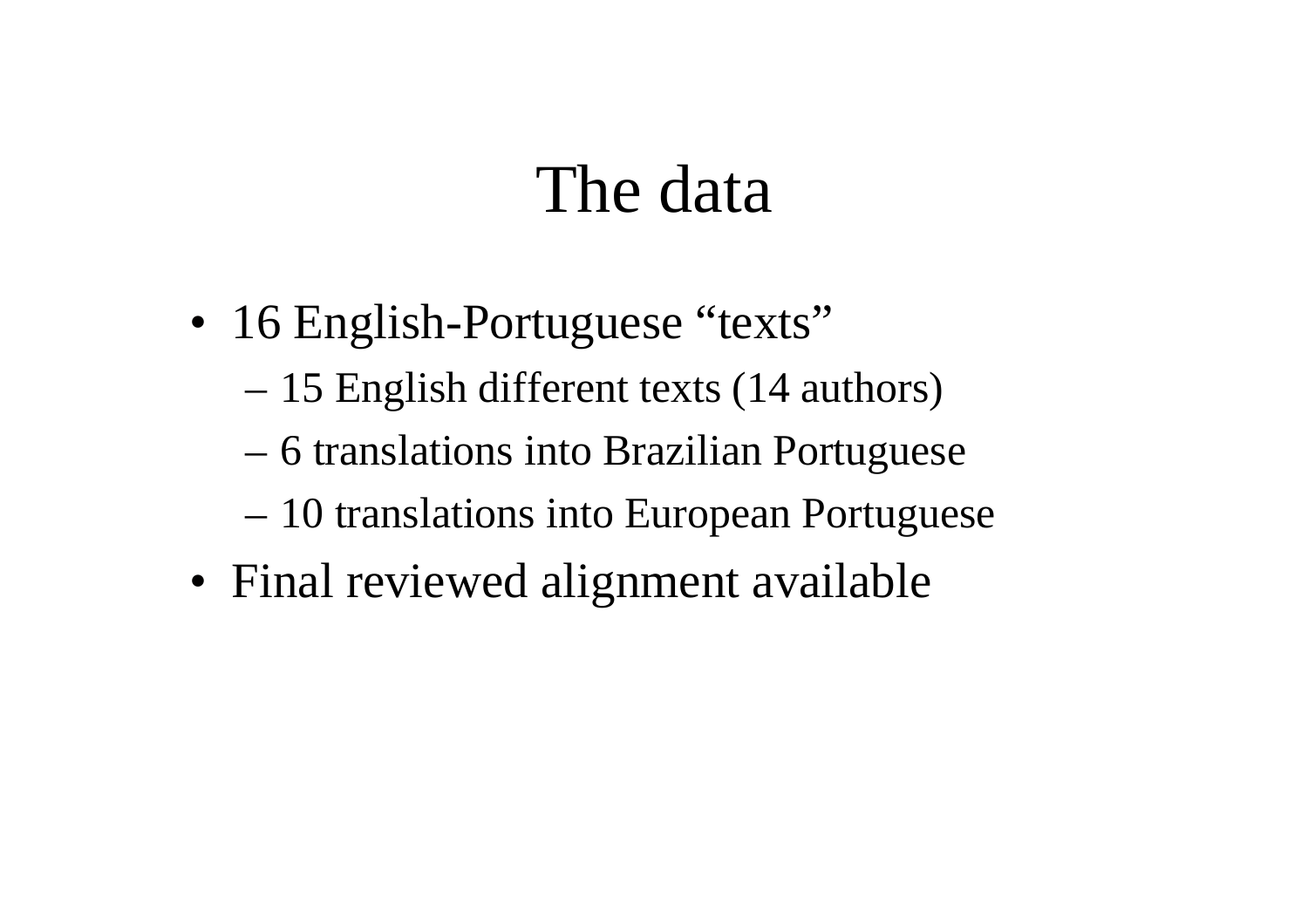# Example of I/O of the TCA

| English original (extract from Doris Lessing's The Good Portuguese translation by Bernardette Pinto Leite<br>Terrorist)                                                                                                                                                                                                                                                                                                                                                                                                                                                                                                                                                                                                                                                                          |                                                                                                                                                                                                                                                                                                                                                                                                                                                                                                                                                                                                                                                                                                                                                                                                                                                                                                                                                                      |
|--------------------------------------------------------------------------------------------------------------------------------------------------------------------------------------------------------------------------------------------------------------------------------------------------------------------------------------------------------------------------------------------------------------------------------------------------------------------------------------------------------------------------------------------------------------------------------------------------------------------------------------------------------------------------------------------------------------------------------------------------------------------------------------------------|----------------------------------------------------------------------------------------------------------------------------------------------------------------------------------------------------------------------------------------------------------------------------------------------------------------------------------------------------------------------------------------------------------------------------------------------------------------------------------------------------------------------------------------------------------------------------------------------------------------------------------------------------------------------------------------------------------------------------------------------------------------------------------------------------------------------------------------------------------------------------------------------------------------------------------------------------------------------|
| <s>She faced him, undefiant but confident, and said, "I<br/>wonder if they will accept us?"</s> <s>And, as she had<br/>known he would, he said, "It is a question of whether we<br/>will accept them."<math>\langle</math>s&gt;<math>\langle</math>p&gt;<br/><p><s>She had withstood the test on her, that bony pain,<br/>and he let her wrist go and went on to the door.<math>\langle</math>s&gt;</s></p></s>                                                                                                                                                                                                                                                                                                                                                                                  | <p><s>Ela encarou-o, sem desafio mas confiante, e<br/><math>perguntou:&lt;\langle s\rangle\langle p\rangle</math><br/><p><s>— Achas que nos aceitam?</s> </p><br/><p><s>— E, conforme sabia que Jasper responderia, este<br/>retorquiu:<math>\langle</math>s&gt;<math>\langle</math>p&gt;<br/><math>&lt;</math>p<math>&gt;&lt;</math>s<math>&gt;</math>— É tudo uma questão de nós os aceitarmos a<br/>eles.<math>\langle</math>/s<math>&gt;\rangle</math><br/><p><s>Alice resistira ao teste sobre a sua pessoa, à dor óssea, e ele<br/>largou-lhe o pulso e dirigiu-se para a porta.<math>\langle</math>s&gt;</s></p></s></p></s></p>                                                                                                                                                                                                                                                                                                                              |
| $\langle$ s id=DL2.1.s15 corresp='DL2TP.1.s15<br><b>DL2TP.1.s16'&gt;She faced him, undefiant but</b><br>confident, and said, "I wonder if hey will<br>accept us?" $\langle$ /s $>$ $\langle$ s <b>id=DL2.1.s16</b><br>$corresp='DL2TP.1.s17 DL2TP.1.s18' > And,$<br>as she had known he would, he said, "It is a<br>question of whether we will accept them." $\langle$ s><br>$<$ /p> $<$ s id=DL2.1.s16<br>$corresp='DL2TP.1.s17 DL2TP.1.s18' > And,$<br>as she had known he would, he said, "It is a<br>question of whether we will accept<br>them." $\langle$ s> $\langle$ p><br>$\langle p \rangle$ id=DL2.1.p3> $\langle s \rangle$ id=DL2.1.s17<br>corresp=DL2TP.1.s19>She had withstood the<br>test on her, that bony pain, and he let her wrist<br>go and went on to the door. $\lt$ /s> | $\langle \sin \theta  $ id=DL2TP.1.s15 corresp=DL2.1.s15>Ela encarou-o.<br>sem desafio mas confiante, e perguntou: $\langle$ /s> $\langle$ /p><br>$\langle p \rangle$ id=DL2TP.1.p6> $\langle s \rangle$ id=DL2TP.1.s16<br>$corresp = DL2.1 \text{ s15} > \& \text{mdash}$ ; Achas que nos<br>$\alpha$ ceitam? <p id="DL2TP.1.p7"><br/><math>\langle</math>s id=DL2TP.1.s17 corresp=DL2.1.s16&gt; — E,<br/>conforme sabia que Jasper responderia, este<br/>retorquiu:<math>\langle</math>/s&gt;<math>\langle</math>/p&gt;<math>\langle</math>p <b>id=DL2TP.1.p8</b>&gt;<math>\langle</math>s<br/><math>id = DL2TP.1.s18</math> corresp=<math>DL2.1.s16</math> &gt; <math>&amp;</math> mdash; <math>É</math> tudo<br/>uma questão de nós os aceitarmos a eles.  &gt; </p><br>$< p$ id=DL2TP.1.p9><br>$\langle$ s id=DL2TP.1.s19 corresp=DL2.1.s17>Alice resistira<br>ao teste sobre a sua pessoa, à dor óssea, e ele largou-lhe<br>o pulso e dirigiu-se para a porta. |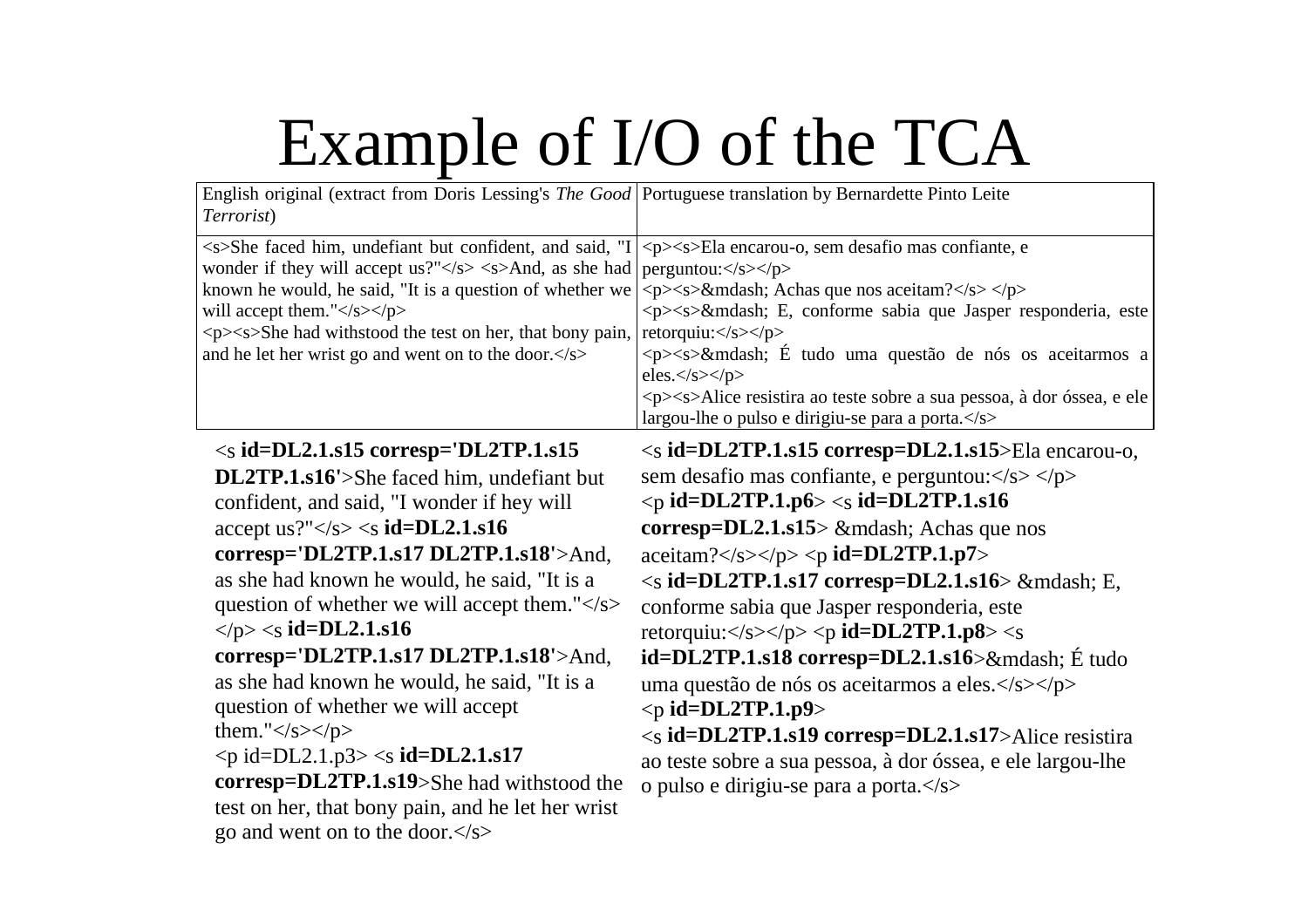### Anchor word list

| Original (882)                                                                        | Modified $(1,022)$                                                                                                                                                                                                               |
|---------------------------------------------------------------------------------------|----------------------------------------------------------------------------------------------------------------------------------------------------------------------------------------------------------------------------------|
| is, 's $/6$ , está                                                                    | 's $/ ((\acute{e})$ $(\text{está}))$                                                                                                                                                                                             |
|                                                                                       | is $/ ((\acute{e})$ (está))                                                                                                                                                                                                      |
| became, becom <sup>*</sup> / torn <sup>*</sup> , volt <sup>*</sup> , fic <sup>*</sup> | became / $((\text{ torn.}*) (\text{volt.}*) (\text{fic.}*))$<br>becom.*/ $((\text{ torn.*)} (\text{volt.*)} (\text{fic.*)})$                                                                                                     |
| English <sup>*</sup> / ingl <sup>*</sup>                                              | English. $* /$ ingl. $*$                                                                                                                                                                                                         |
| has, have, 've / tenho, tens, tem, temos,<br>têm                                      | has $/((\text{tenho}) (\text{tens}) (\text{tem}) (\text{temos}) (\text{tem}))$<br>have / ((tenho) (tens) (tem) (temos) (têm))<br>'ve / $((\text{tenho}) (\text{tens}) (\text{tem}) (\text{temos}) (\hat{\tau}(\hat{\epsilon})))$ |
| $7^*$ , seven / $7^*$ , sete                                                          | $7.*$ : $((7.*)(sete))$<br>seven : $((7.*)$ (sete))                                                                                                                                                                              |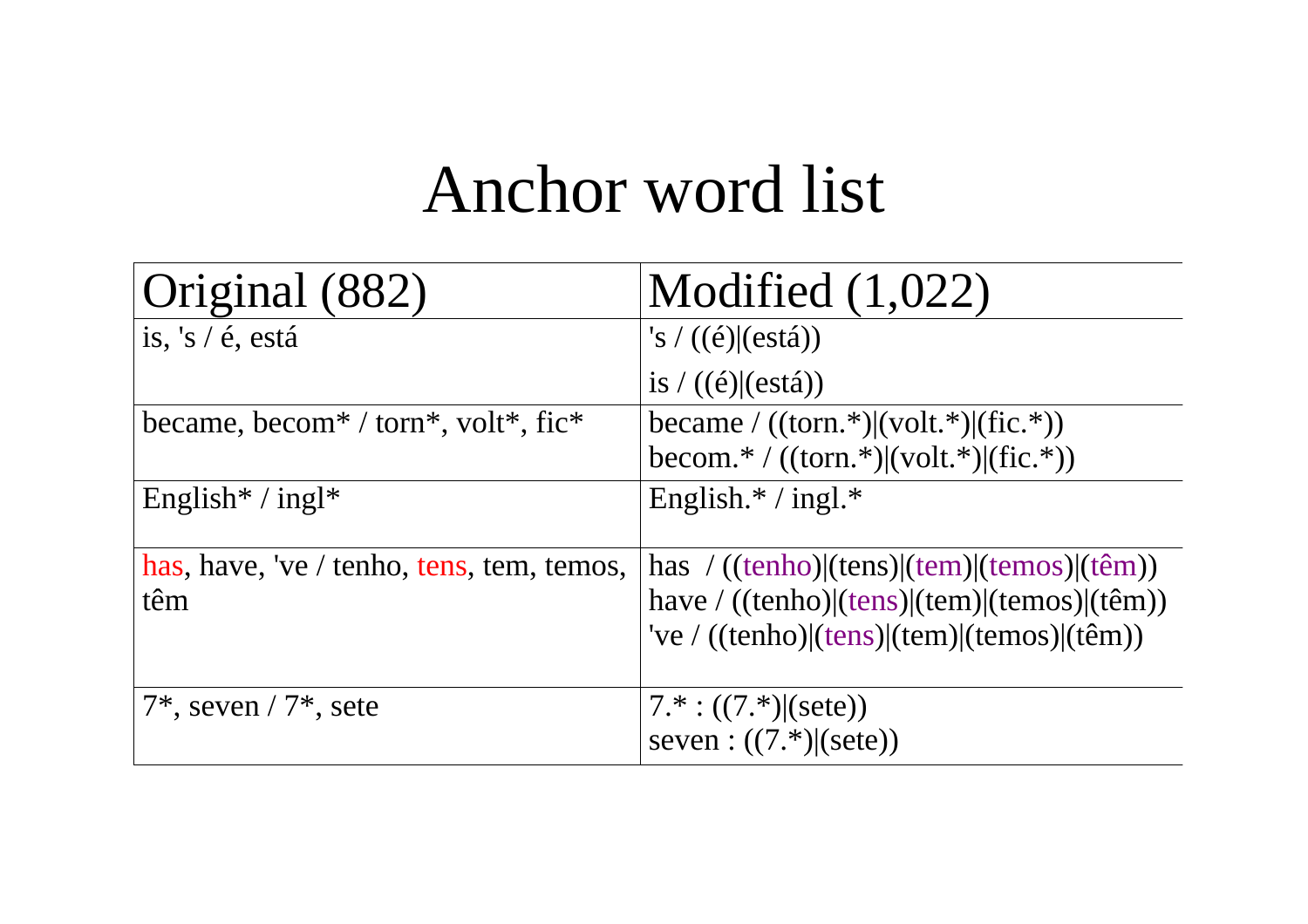# First and second tasks

Estimate 1. the revision and correction involved for a given E-P text set, and 2. the contribution of the anchor word list

- Run the program
- Count the matrices to review
- Count the changes relative to the final result

a. With anchor list

b. Without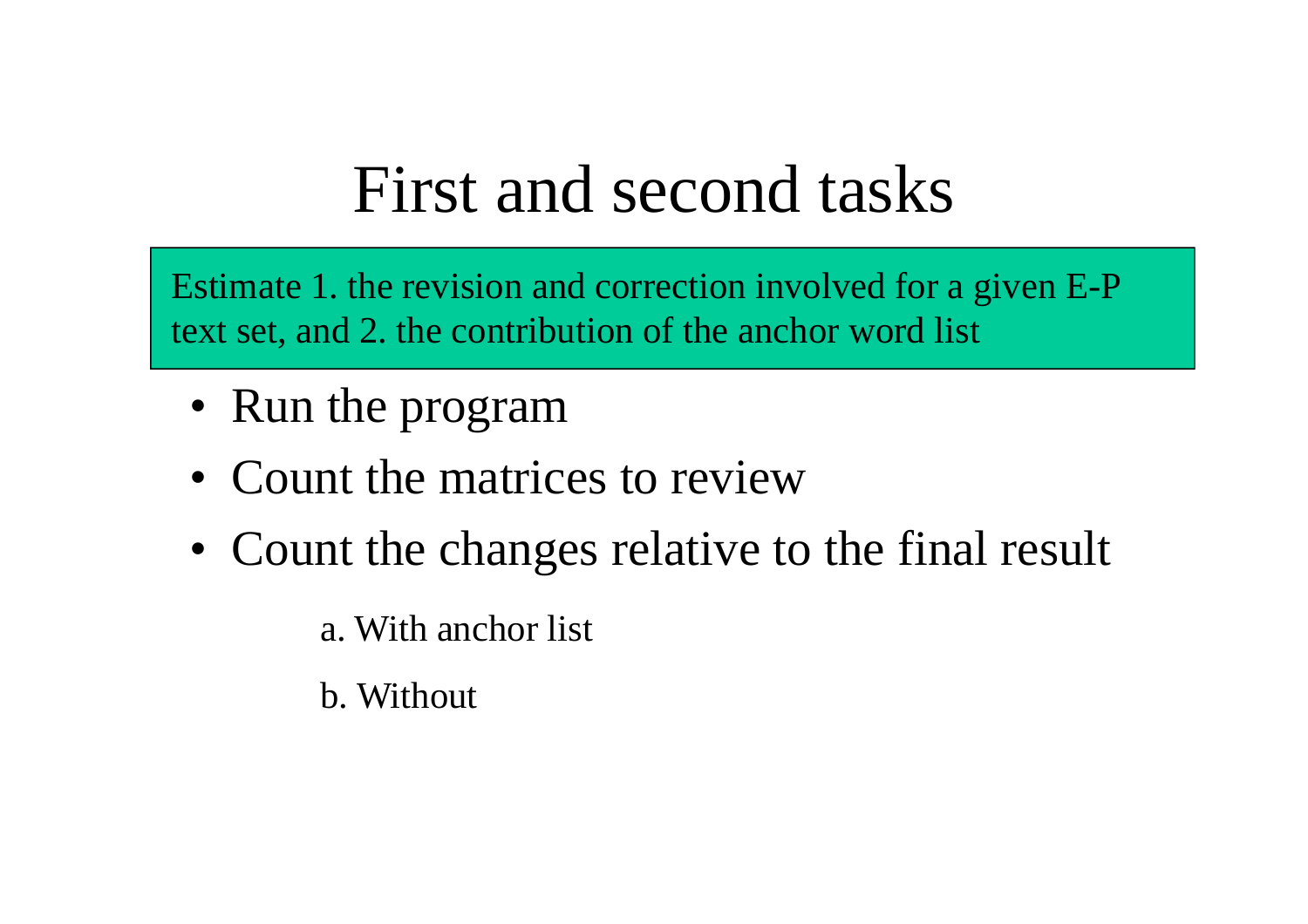### Third task

3. Investigate in detail the contents of the anchor list

- For each anchor pair, look at
	- the number of occurrences in the E. Texts
	- the number of occurrences in the P. Texts
	- the number of joint occurrences
	- the number of s-units (E. and P.) involved
- For each s-unit, look at
	- the number of relevant anchor pairs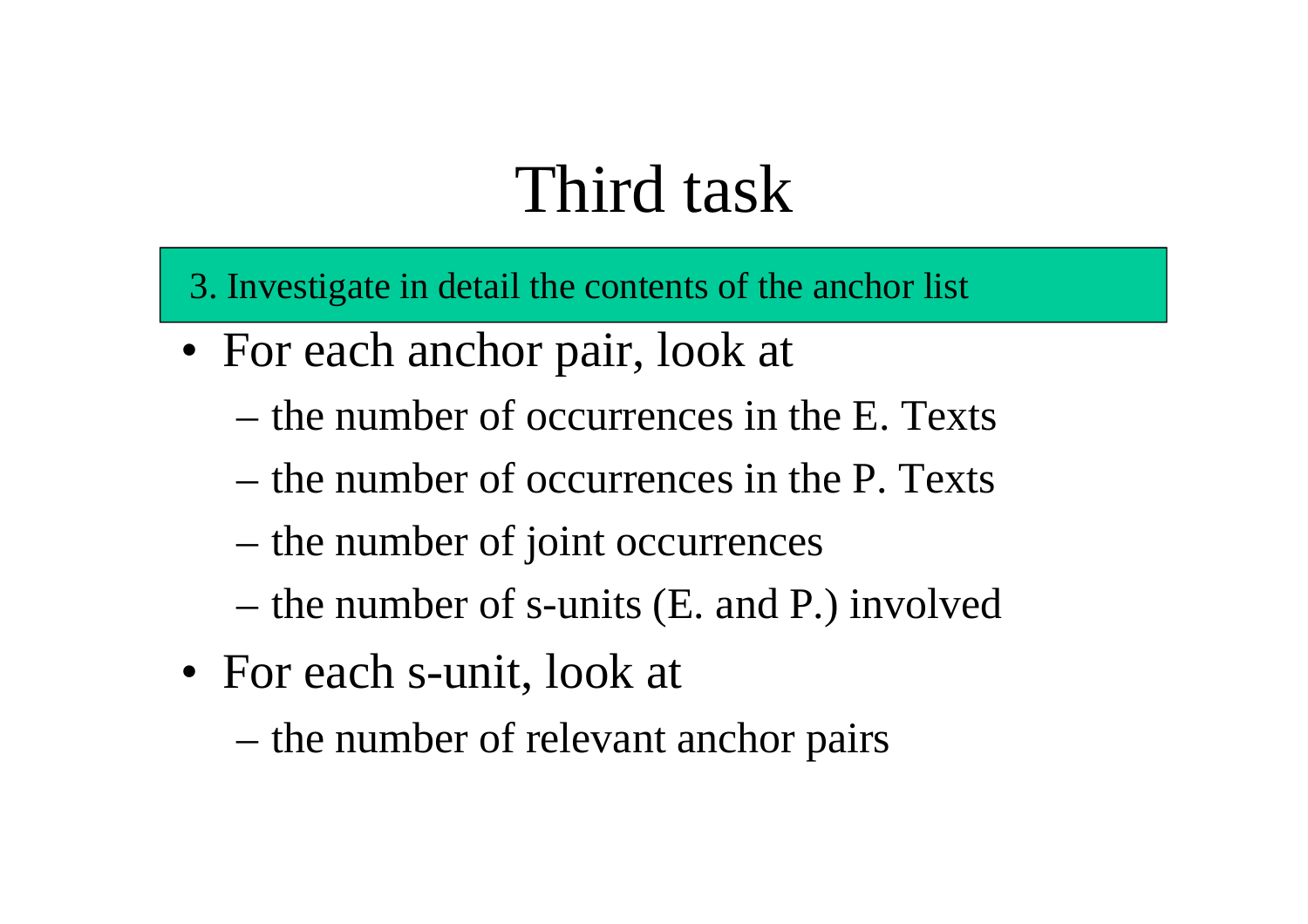### Qualitative remarks

- Many independent indicators make for a robust performance
- Cross-categorial match nation.\*? / ((país.\*?)|(naç.\*?)|(naciona.\*?)) imagin.\*? / imagin.\*?
- Success not always linguistically motivated
	- not expected
	- wrong match; right alignment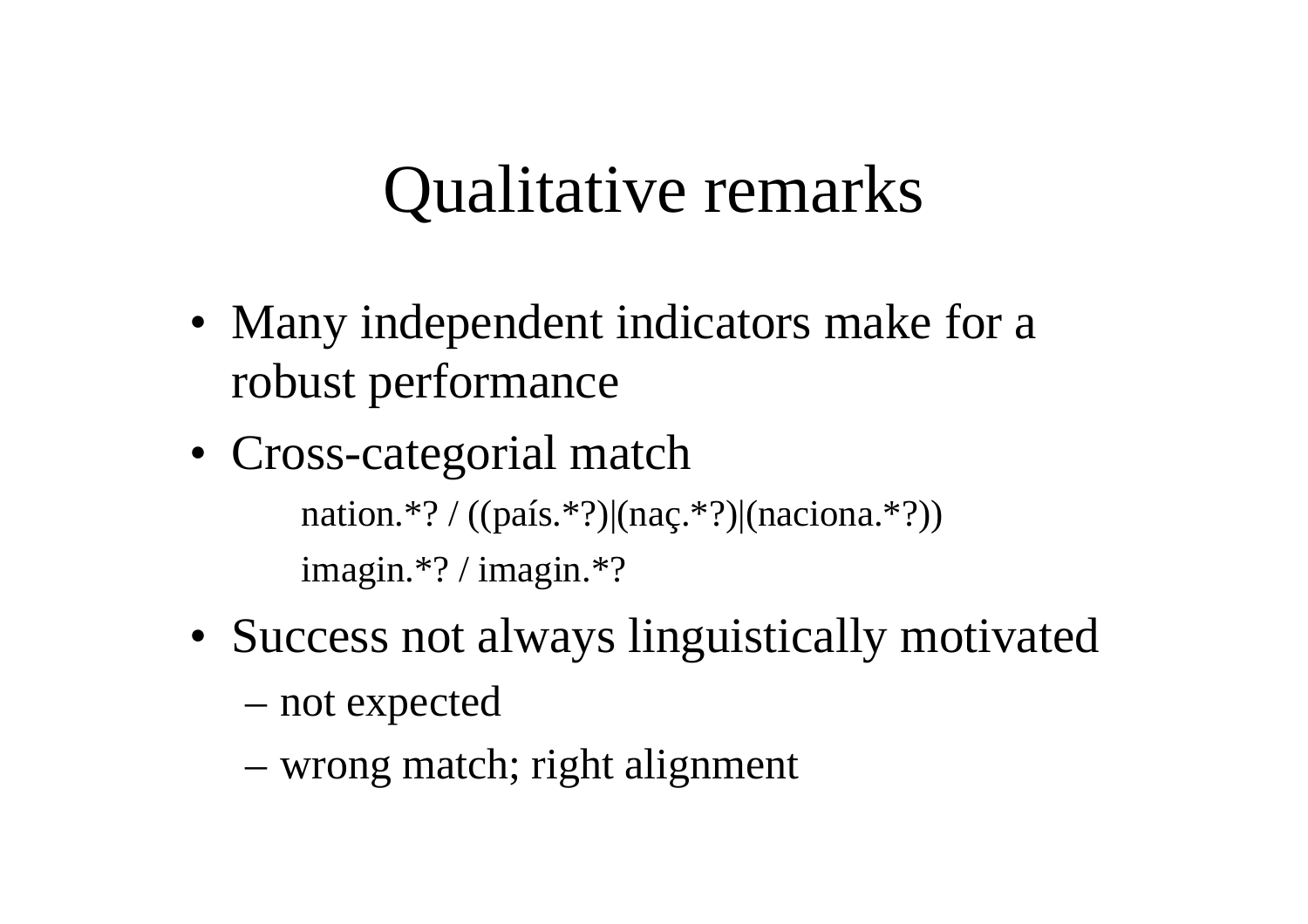# Unexpected hits

- buil.\* / constru.\*
	- *Once the job is finished the builders are killed*
	- *Terminada a obra, os construtores serão mortos.*
- $\bullet$  earli.\* / cedo:
	- *She worked harder than anybody else, got up earlier, came to bed long after the others*
	- *Ela trabalhava mais que qualquer um, acordava cedo, era a que ia dormir mais tarde.*
- • crim.\* / crim.\*:
	- *... arrived in Sicily from somewhere far away, perhaps the Crimea, and within a few days ...*
	- *... chegou à Sicília vinda de um lugar distante, talvez da Criméia, e em poucos dias ...*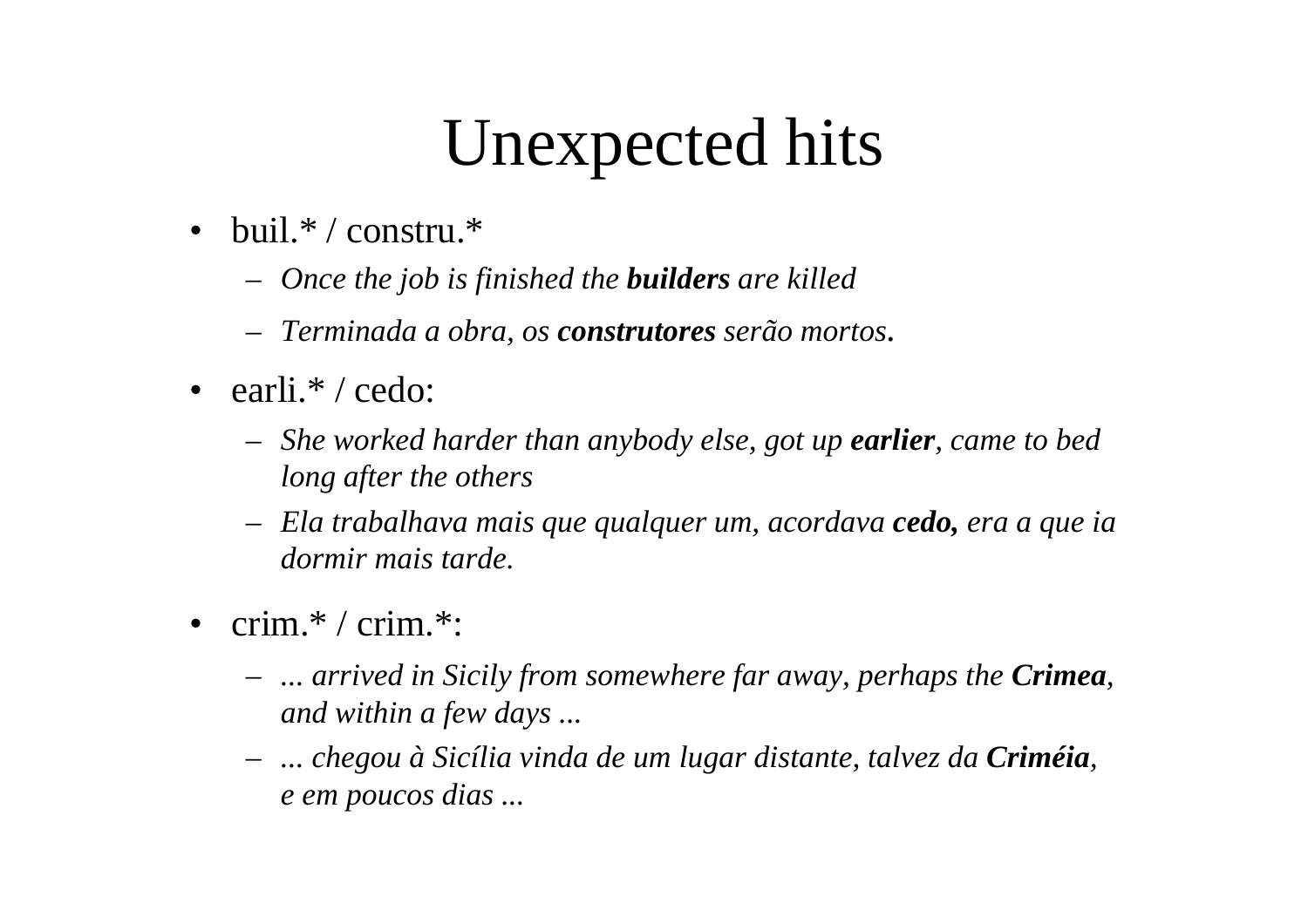# Hits by chance

- $\bullet$  $look.*/$  olh. $*$ 
	- *which makes my face look pallid and ill, with circles under the eyes.*
	- *que dá à minha cara um aspecto pálido e doentio, com olheiras.*
- be  $/$  ((ser) (estar))
	- *one will always be a stranger*
	- *um ser* ('being', n.) *humano sempre será um estranho*
- couple.\* / par.\*
	- *After a couple of years to settle down,*...
	- *Depois de alguns anos para* ('for') *se estabelecer, ...*
- • little / pequen.\*
	- *was a little group of children, the eldest girl wheeling a pushchair with two smaller children,*
	- *ia um grupo de crianças, a mais velha a empurrar um carrinho, com duas crianças mais pequenas uma de cada lado*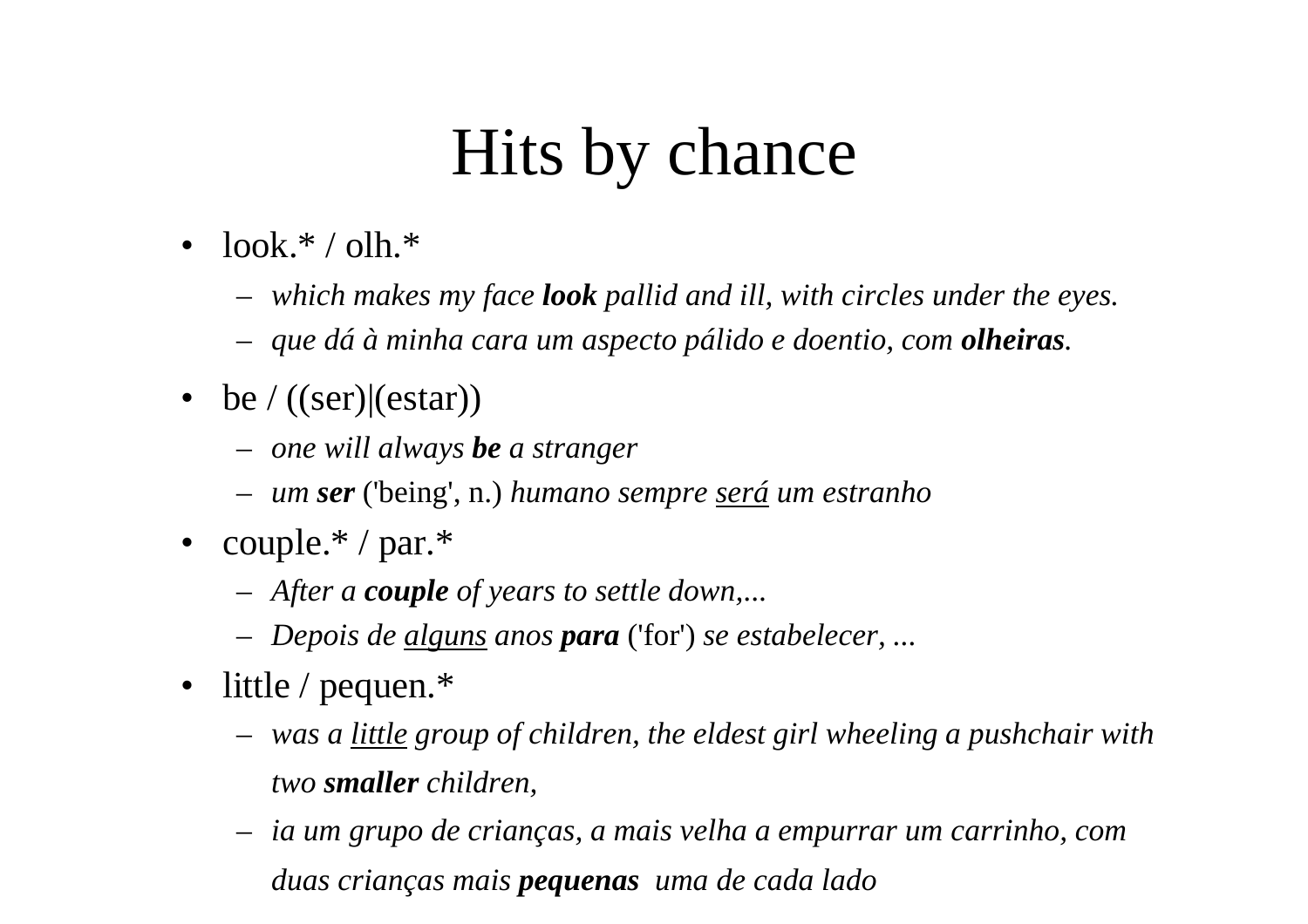### Some anchor pairs

| File | —  | —   | both |
|------|----|-----|------|
| AΒ   | 57 | 747 | 6    |
|      |    |     |      |
|      | 53 |     |      |

| File |     | eu      | both |
|------|-----|---------|------|
| AВ   | 238 | $($ .)5 |      |
|      | 171 | 61      |      |
|      |     |         |      |

| File | been | sido,  | both | $A\$ B |  |
|------|------|--------|------|--------|--|
|      |      | estado |      |        |  |
| AB   | 62   | 16     | 16   | 46     |  |
| AH   | 45   | Q      |      | 44     |  |
| AT   | 33   | 10     |      | 26     |  |
| A 11 | 632  | 216    | 134  | 498    |  |

| ΑH       |               |     |     |     | File |     | $\vert$ could $\vert$ podia.* | both |
|----------|---------------|-----|-----|-----|------|-----|-------------------------------|------|
| $\rm AT$ | $\mathcal{Z}$ |     |     |     |      |     | etc.                          |      |
| All      | 632           | 216 | 134 | 498 | AB   | 20  | 132                           |      |
|          |               |     |     |     | AH   | 1 Q | 120                           |      |
| estado   | 'state'       |     |     |     | AT   |     | 216                           | 28   |

simple MQP podia 'might'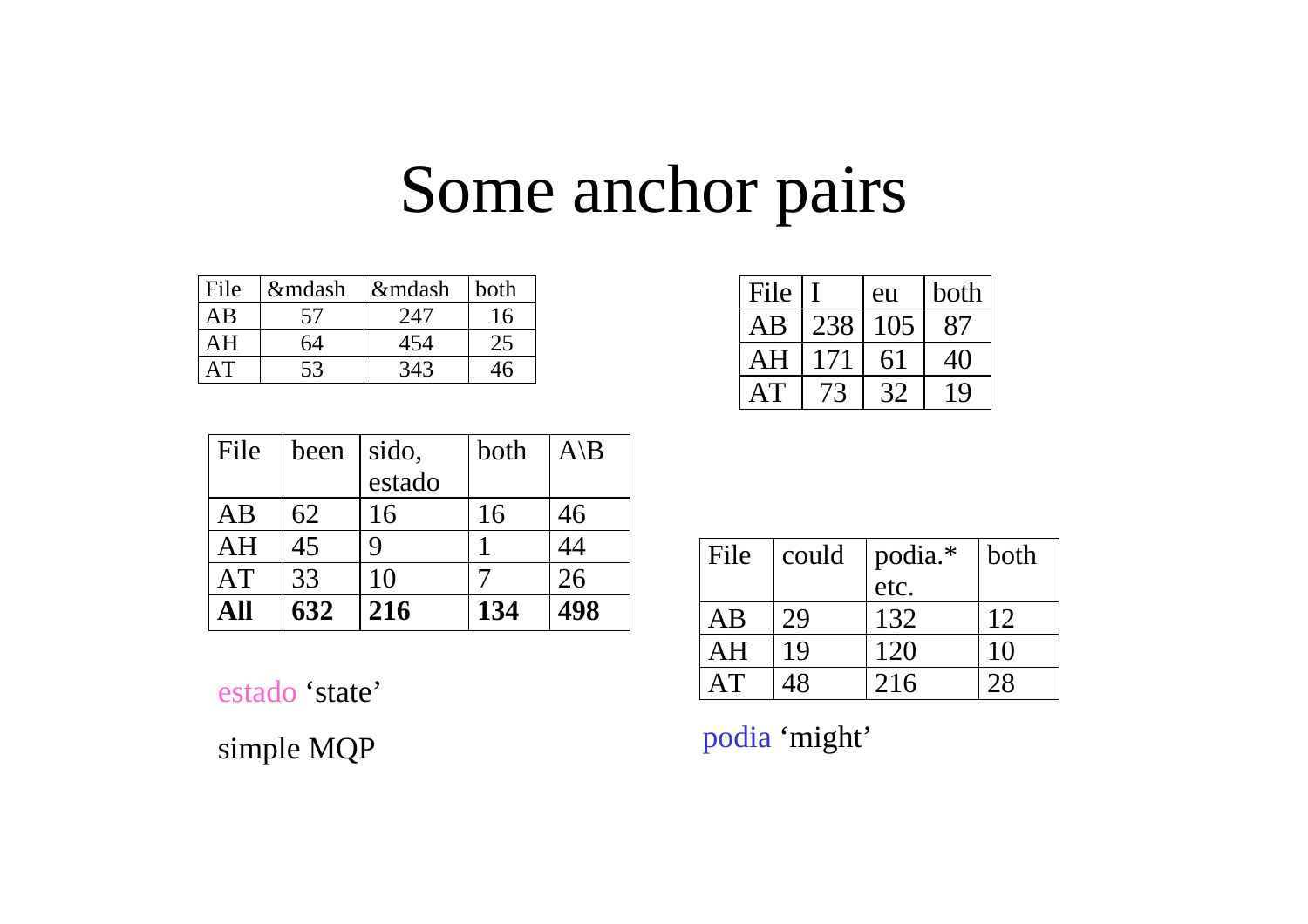# Concluding remarks

- Evaluation is a time and resource consuming task
- The strengths of an NLP system may not depend crucially on the quality of the linguistic information
- A language-dependent system may not be that language-dependent after all
- Decrease of performance by adapting to a new language pair is hard to measure
- Such a detailed study pinpoints interesting areas of textual differences between the two languages, and thus areas for contrastive research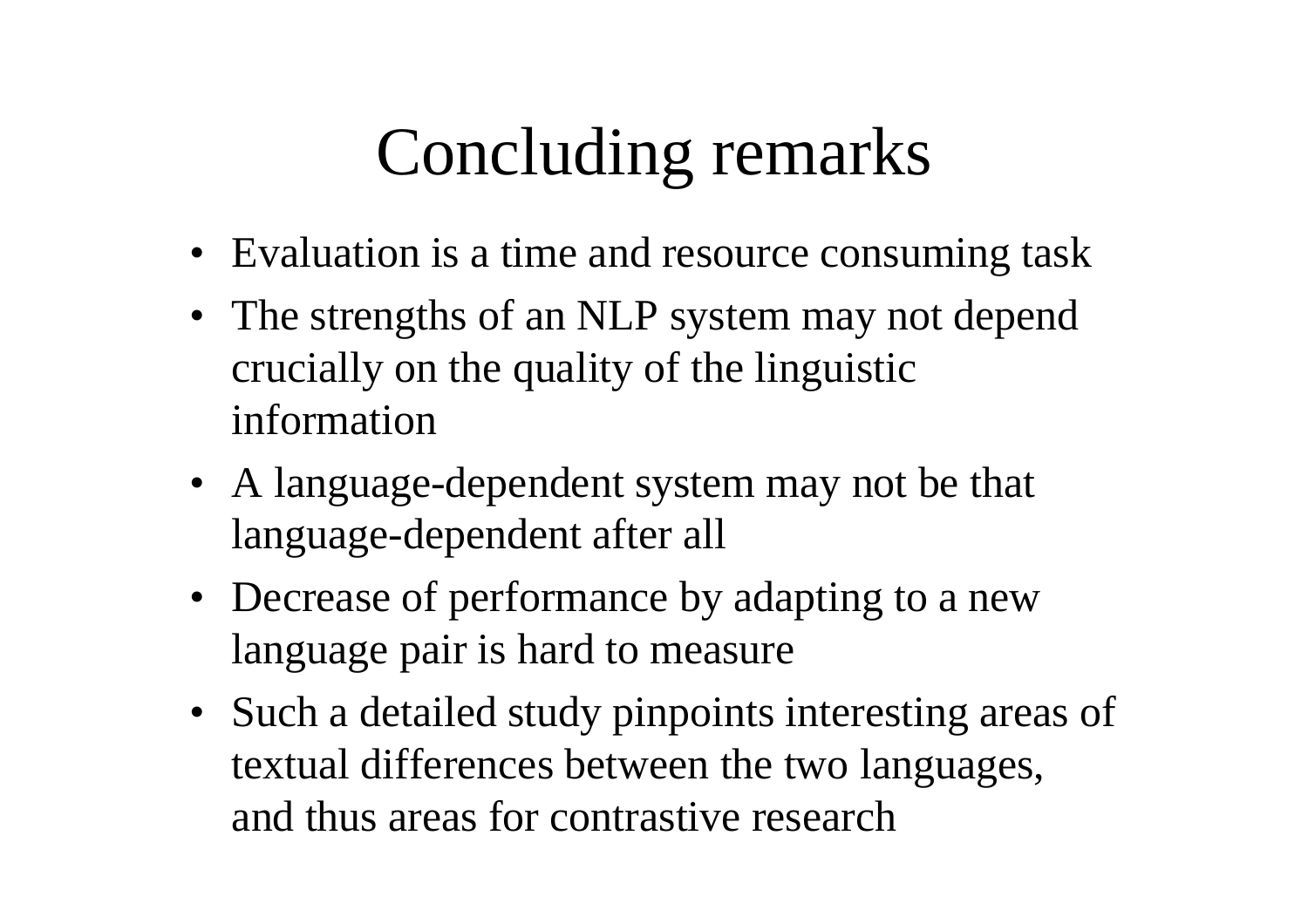#### Results, 1st task (for Abr1)

- Total number of matrices: 120
- Matrices to check: 78 (65%), corresponding to 740 s-units
- Number of corrections: 33
- Percentage of corrected s-units: 4.4% of those inspected, 2.9% of total s-units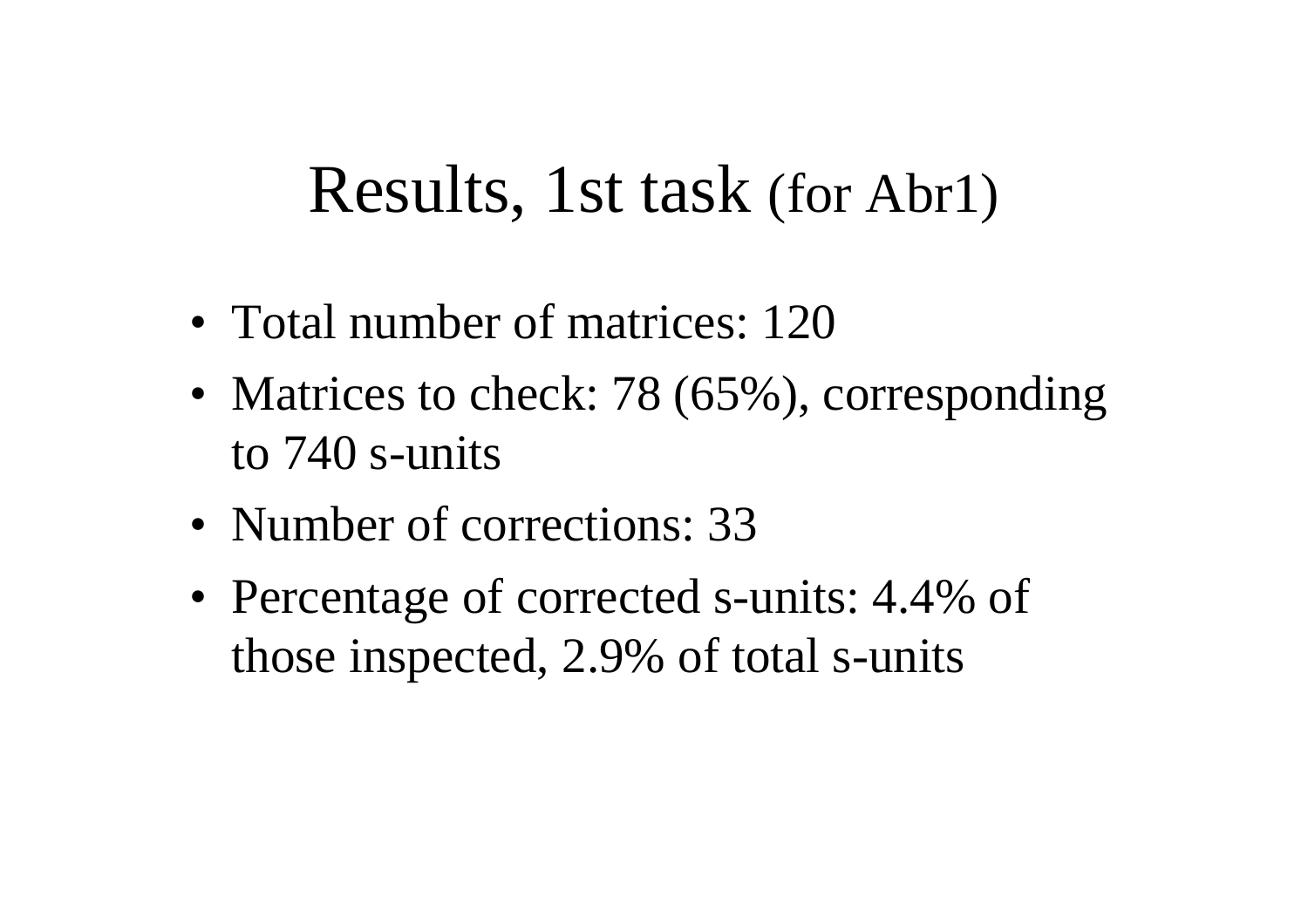#### Results, 2nd task (for ABR1)

- Differences between the final version and the raw version with anchor list: **33** (ranges from 4 to 68)
- Differences between the final version and the raw version without anchor list: **139** (ranges from 11 to 139)
- Differences between raw versions with and without anchor list: **126** (ranges from 9 to 126)
- **Note:** For 6 out of 16 texts it was not possible to produce a result without anchor list